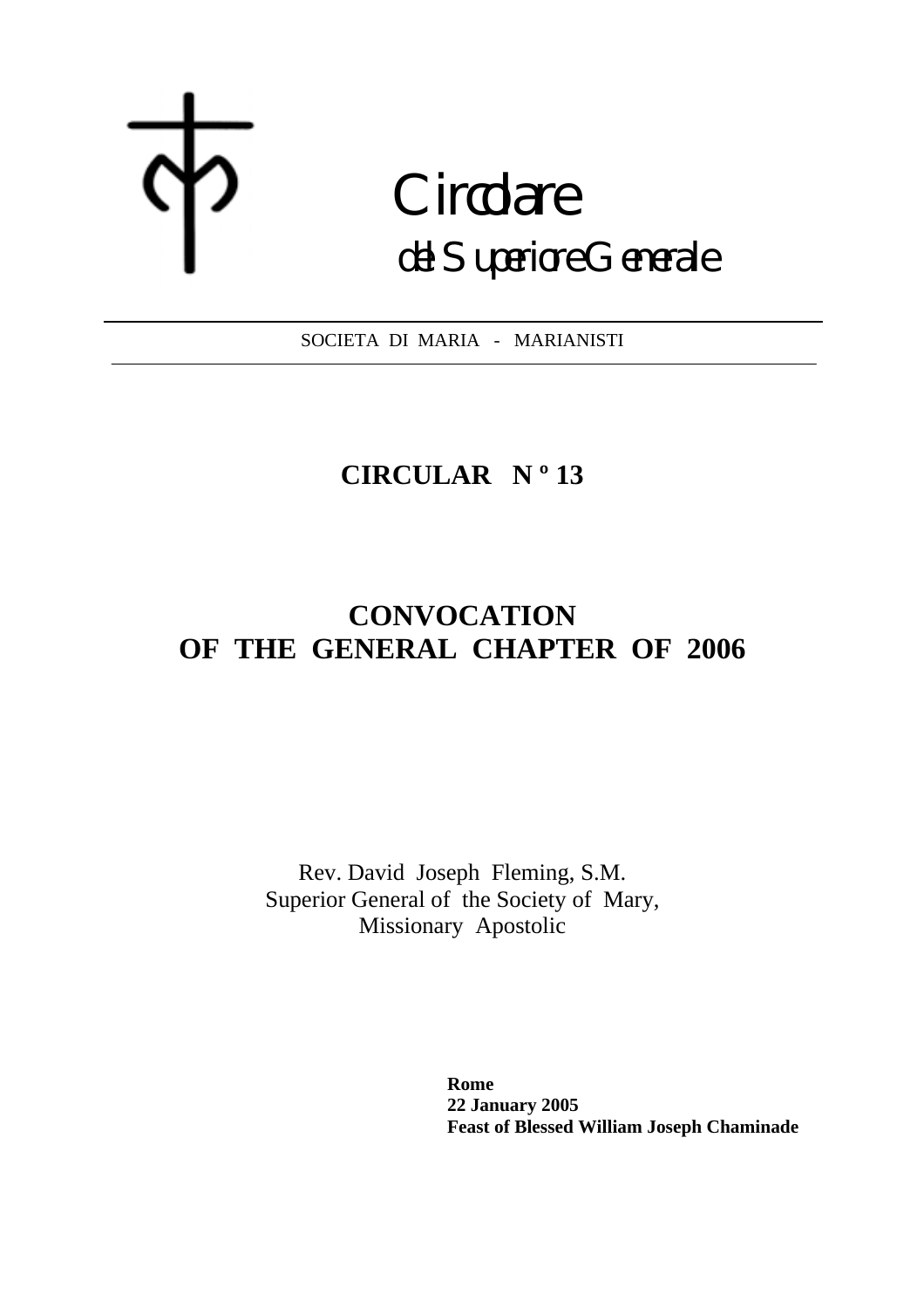#### **CIRCULAR NO. 13 22 January 2005**

DAVID JOSEPH FLEMING, S.M. Superior General of the Society of Mary, Missionary Apostolic, to all his fellow Marianists throughout the world

### **CONVOCATION OF THE GENERAL CHAPTER OF 2006**

Dear Brothers,

With this letter, I convoke the Thirty-third General Chapter of the Society of Mary. This Chapter will be held at Rome at the same venue as our last Chapter, Villa Aurelia, a conference center close to the Vatican directed by the Fathers of the Sacred Heart of Jesus (Dehonians). The Chapter will convene about eighteen months from now, on the afternoon of Monday, July 10, 2006. Sunday, July 30, 2006, is foreseen as the concluding date.

The *Rule of Life* in art. 93 reminds us that the General Chapter is "the highest authority of the Society. It determines policies and objectives for the entire Society and elects the Superior General and the members of the General Council. Its purpose is to ensure fidelity to the spirit of our foundation, as well as continuing adaptation to the needs of each age." It has both legislative and evaluative functions, which are detailed in the revised version of Chapter 7 of the *Rule of Life,* arts. 7.24 and 7.25.

Every General Chapter is, in God's Providence, an ecclesial event and a time of special grace for each member of the Society, each community and Unit. General Chapters are important moments to reaffirm and deepen our common identity as a worldwide community of life and mission.

This Chapter comes at an important moment in our corporate life. We feel our collective fragility and weakness, while at the same time we rejoice in promising new beginnings of Marianist life and areas of vitality on every continent. What I said in convoking the last Chapter five years ago still remains true: "sometimes with our conscious collaboration, sometimes despite our resistance, a new kind of Marianist life is taking shape." The Chapter will be called to evaluate our reality and direct us for the years immediately ahead.

#### *Topics and Themes of the Chapter*

I invite all of you to begin already now reflecting, as individuals and in community, on any topic or theme that you consider important for the work of the Chapter of 2006. Here are some examples of areas that seem important, even though all of them may not be able to be treated by the Chapter: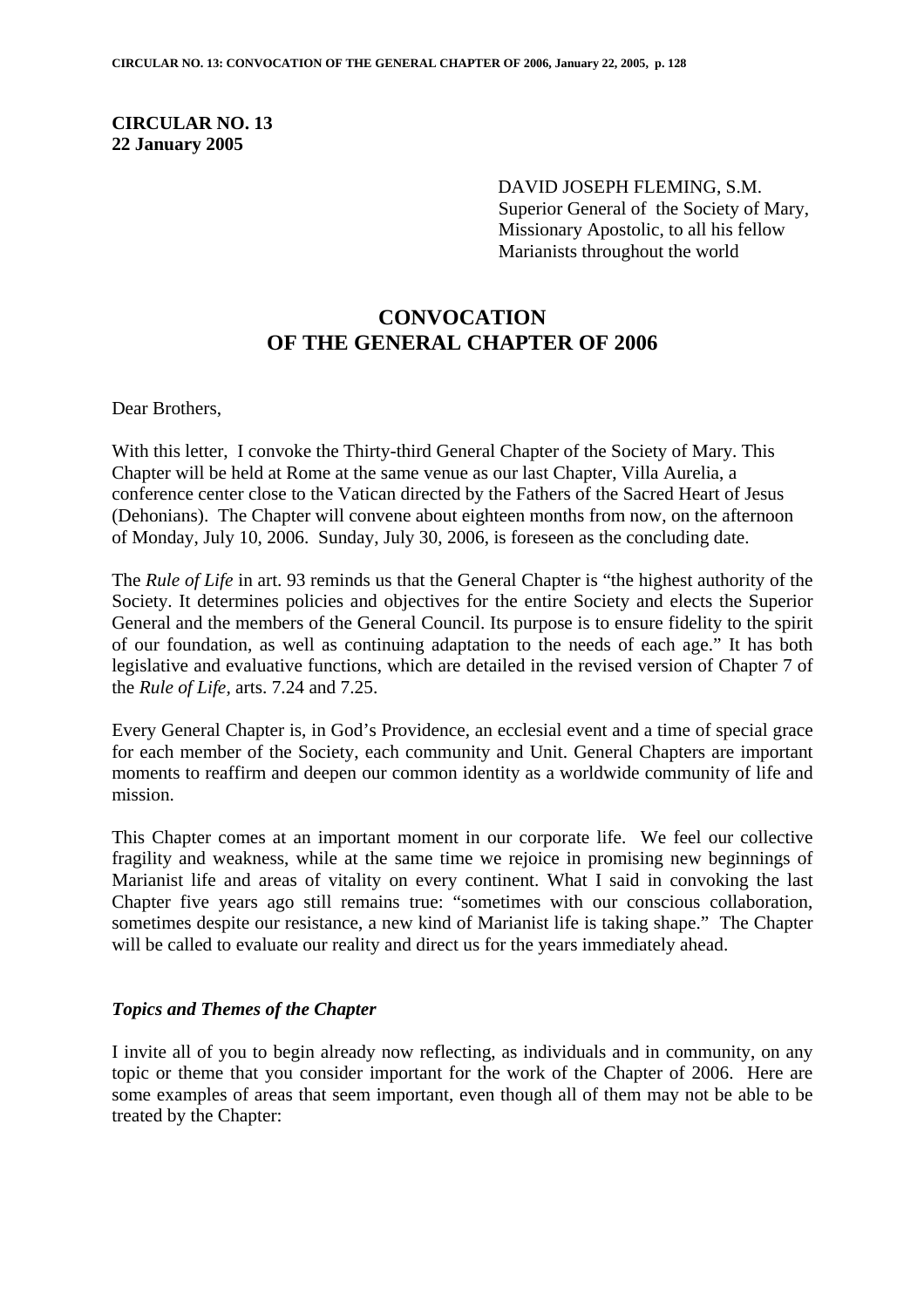- In recent years, our life as a Society has been deeply marked by the reappreciation of our Blessed Founder's charism, following upon his beatification in September, 2000. How can we better live his charism and transmit it to others?

- We are realizing increasingly that Marianist life is a unique style of following Jesus and Mary, and a gift for the whole Church. How can we be more effective in sharing this Marian style of Church in our life and mission today?

- We continue to deepen our sense of sharing in mission with many partners and belonging to a worldwide spiritual family that embraces all states of life. What more steps do we need to take in developing this worldwide spiritual family?

- How can we better collaborate and share our resources in a global mission? How can we connect the varied segments of the Society around the world?

- Polarization and violence seem to be on the increase in many places. What resources do we bring to the urgent tasks of reconciliation and peace-making?

During the General Leadership Assembly in February, 2004, at Quito, many Unit Leaders of the Society suggested that the Chapter of 2006 reflect on a single theme in more depth, rather than attempt to cover all dimensions of Marianist life.

All of you will soon receive an invitation to give your ideas to the Preparatory Commission as it attempts to focus the agenda for the Chapter. Each community and each Unit of the Society will be invited to give ideas; individual contributions will also be welcome.

#### *Elections and Juridical Matters*

One of the major tasks of the Chapter of 2006 will be to lay out a Plan of Action for the new General Administration and for the whole Society during the next several years. The Chapter will elect a new Superior General and a General Council to work with him. It will be important to set a reflective and prayerful atmosphere of discernment for this purpose.

Another obligatory task of this Chapter will be to finalize the work on Book II, Chapter 7 of the Rule of Life, concerning the governance of the Society. Significant changes in the past twenty years have led to a reformulation of our governance adapted to new realities. A new text was approved *ad experimentum* at Quito last year, but the Chapter will have review this text and give its final word.

#### *Preparatory Commission*

Following the practice that seemed successful five years ago, a nucleus of the Preparatory Commission has already begun its work. George Cerniglia (General Administration), Domingo Fuentes (Madrid-Brazil) and François Rossier (Switzerland) generously agreed to serve the Society to begin the work of preparation, and they held a first meeting in Dayton from November 26-28, 2004. Once the Chapter elections have been completed, two additional members will be chosen by the elected delegates to complete this Preparatory Commission.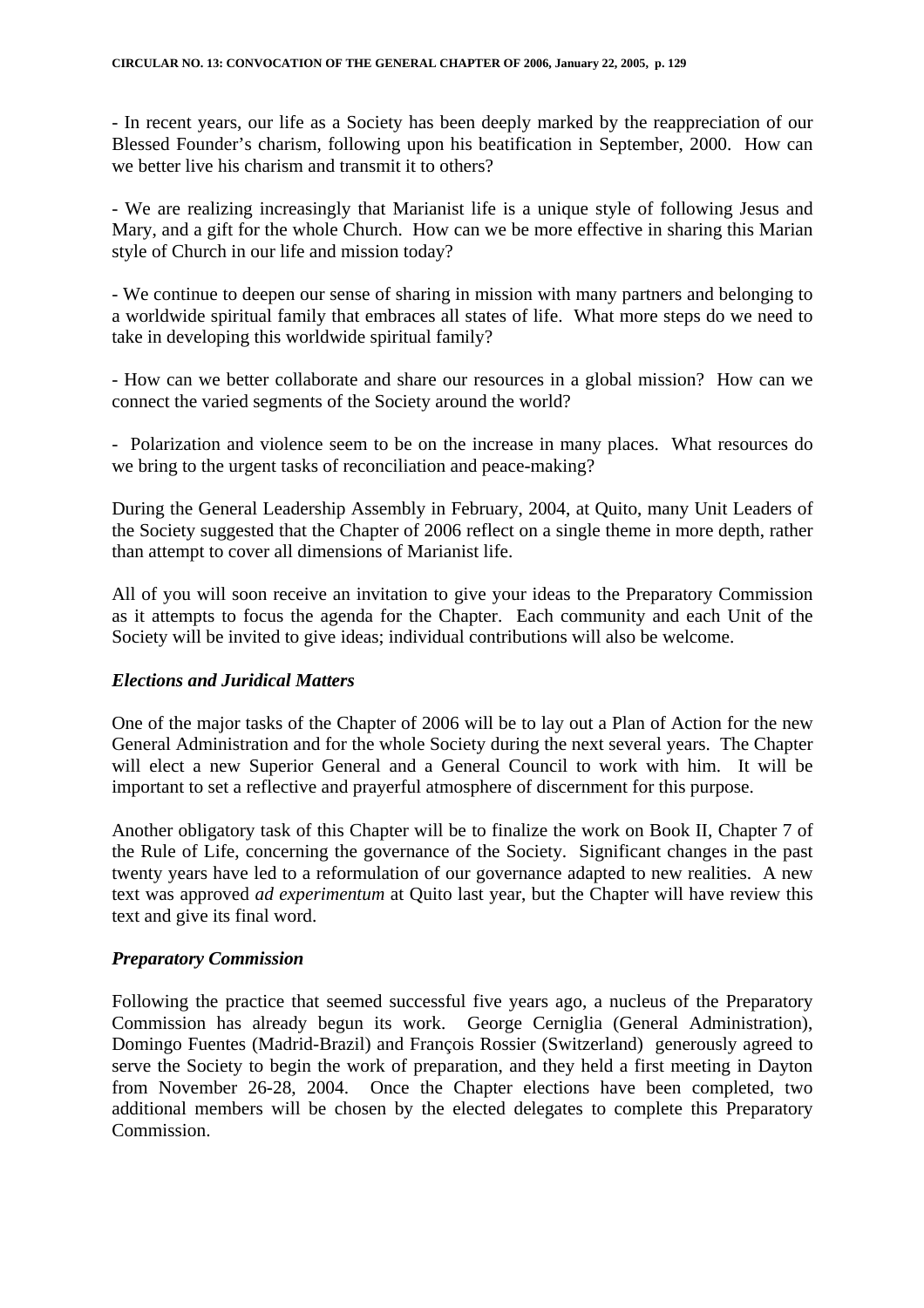#### *Election of Chapter Delegates*

Attached to this Circular is an Appendix with information about Chapter membership, elections, and deadlines for each ballot.

New Units represented at the Chapter will include Korea, Togo and Mexico. A delegation from the new Province of the United States of America will replace those from the four previous Provinces.

In April of this year, we will publish the complete list of members of the General Chapter.

#### *Conclusion*

I urge you to enter wholeheartedly and prayerfully into the period of preparation for the Chapter. Please pray for the guidance of the Holy Spirit, the openness and fidelity of Mary, the spirit of faith that characterized our Founder, in all aspects of the Chapter's work. I invite you to meditate on articles 7.8 and 7.12 of the *Rule of Life*, which stress that such prayerful and dialogic union of mind and heart is an important way of being faithful to our own vocation as members of the Society of Mary.

Fraternally,

 David Joseph Fleming, S.M. Superior General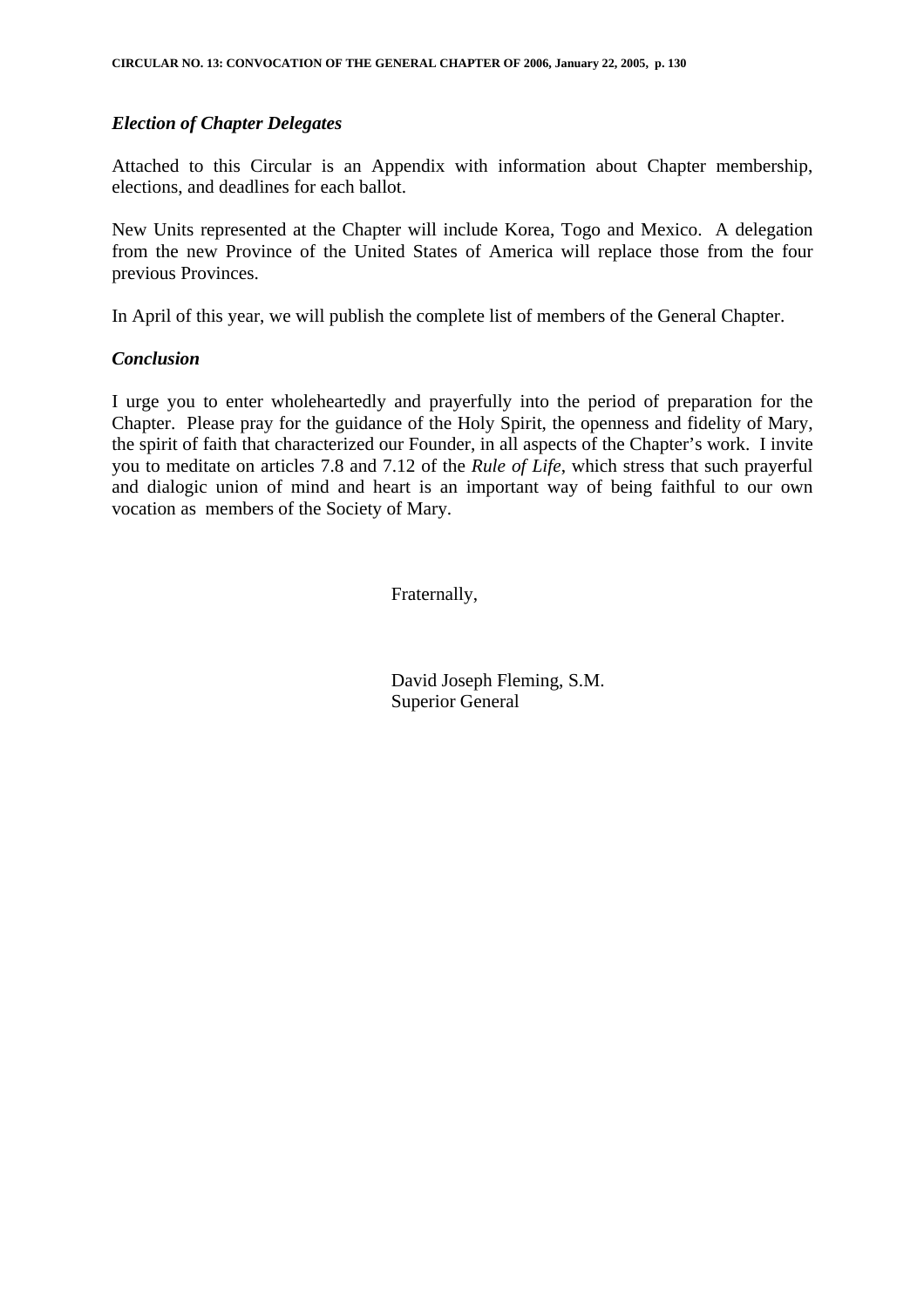#### **APPENDIX: INSTRUCTIONS FOR THE PREPARATION OF THE GENERAL CHAPTER OF 2006**

#### **A. MEMBERS OF THE GENERAL CHAPTER:**

#### **1. Guidelines of the Rule of Life:**

"The General Chapter is composed of the Superior General, the members of the General Council, members by right, and elected members from each Province. The number of elected members must be greater than that of members by right. Book II specifies further details concerning the composition of the Chapter." (art. 95).

The following articles of the revised Book II, Chapter 7, apply to this election:

- *7.30 The members of the General Chapter are the Superior General, the Assistants General, the Provincials and Assistant-Provincials of those Provinces having the number of members of the Society specified below (7.33), and the elected delegates.*
- *7.31 In determining Chapter representation, the number of members of the Unit is calculated as on the day of the Chapter's convocation. Members in temporary vows are included.*
- *7.32 In providing for General Chapter representation, members are counted with the Province, Region, or District in which they are living and working on a permanent basis at the time of the convocation of the Chapter. They also have active and passive voice in this Unit. With the consent of the Superior General, a member may be authorized to vote instead with the Unit to which he belongs.*
- *7.33 Delegates shall be selected on the basis of the following criteria:*

*a) Provinces, Regions, or Districts with less than 50 members elect one member, of either category;* 

*b) Provinces, Regions, or Districts between 50-100 members elect two members, one priest religious and one lay religious;* 

*c) Provinces of more than 100 members send the Provincial and Assistant-Provincial by right. In addition, these larger provinces elect delegates as follows:* 

- *101-200: one priest religious, one lay religious;*
- *201-300: two priest religious, two lay religious;*
- *301-400: three priest religious, three lay religious;*

*- for each additional 100 members or fraction thereof, a Province elects two additional delegates, one priest religious and one lay religious.* 

*7.34 The total number of eligible electors in a Province or Region does not take into account those members who are assigned to a District. In the District, only those members who are living and working there on a permanent basis constitute the electoral body.*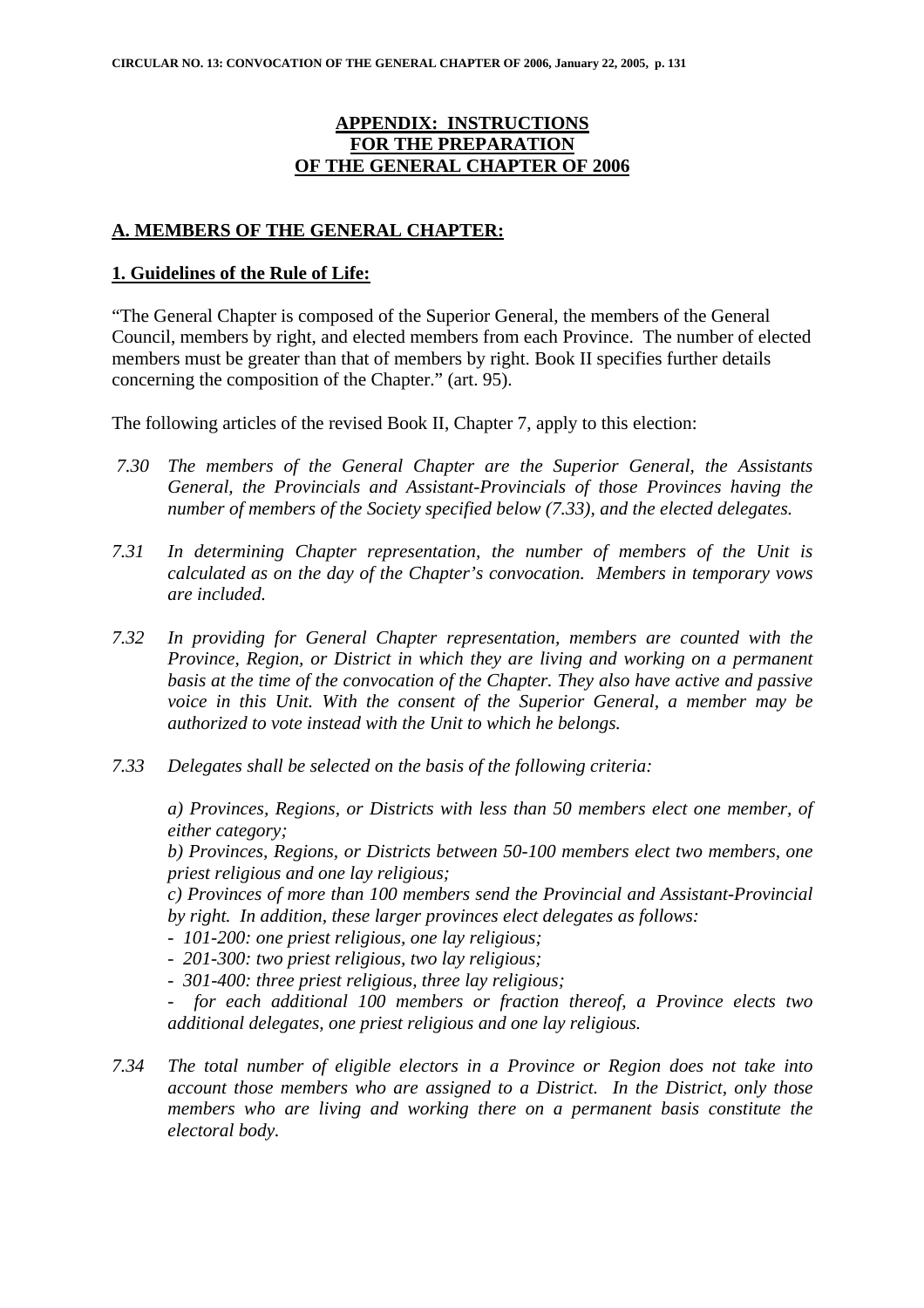**2. Ballotings for Elected Members of the General Chapter of 2001:** (Rule of Life, art. 96, 7.35).

**"**The electoral body for the General and Provincial Chapters is composed of all the perpetual professed in each province with active voice, and of temporary professed with at least four years of religious profession. All perpetually professed of the province with passive voice are eligible as delegates to the General Chapter and the Provincial Chapter. Book II of the Rule of Life gives further norms for elections." (Art. 96).

*7.35 Two ballots for delegates to the General Chapter are conducted in the Province, Region and District. On the first ballot each religious nominates twice the number of delegates to be elected in each category. If there is a tie for the final place – whether between priests or between lay religious – those with the same number of votes are retained on the list. On the second ballot, the voters choose from the list of nominees the specified number of delegates to the General Chapter. If there is a tie for the final place, the older in first profession is elected; if they have the same date of profession, the older in age is elected.* 

In the first balloting, the electoral body elects twice the number of delegates (nominees) needed in each category (see Chart). The suggested date for terminating this first balloting is **February 28, 2005.** Immediately after the results of the first balloting are tabulated, the Provincial or Regional Superior conducts the second balloting.

In the second balloting, the electoral body elects its specified number of delegates to the General Chapter of 2006 (see Chart). The results of both first and second ballotings should be present in the Office of the Secretary General by **April 4, 2005.** 

#### **B. THE PREPARATORY COMMISSION**

Once the election of delegates is completed, all delegates will be invited to vote for two additional members to complete this Preparatory Commission. The Commission will communicate directly with all Capitulants about the agenda and procedures of the General Chapter of 2006. Once the Chapter actually begins and elects its Coordinating Committee, the Preparatory Commission will cease to exist.

The Superior General, using the list of Capitulants for 2006, will conduct the elections for the two additional members of the Preparatory Commission.

The first balloting will take place in April. All delegates will be invited to vote for four nominees and to return their ballots to Rome by **May 5, 2005**.

In the second balloting, two members will be elected from a list of the top four nominees. All delegates will be invited to vote and to return their ballots to Rome by **May 25, 2005**.

A meeting of the complete Preparatory Commission will be held in Rome at a date to be determined once the results are known.